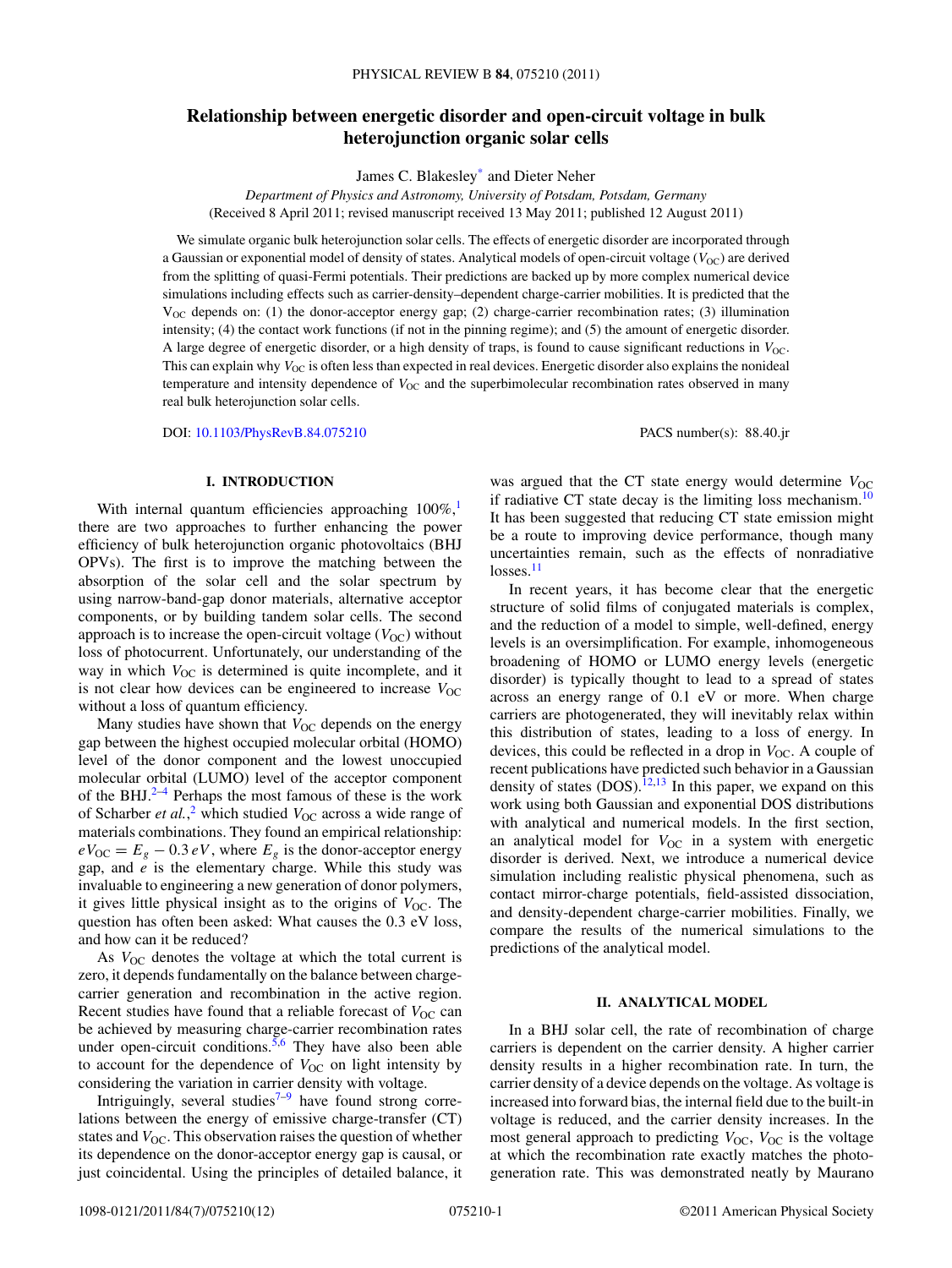<span id="page-1-0"></span>

FIG. 1. (Color online) Energy-level diagram showing an OPV device at open-circuit voltage. *E*vac is the vacuum level, and all other symbols are as defined in the text. All energy intervals are defined as positive as shown in this diagram.

*et al.*, [6](#page-10-0) who measured recombination rates and carrier densities under open-circuit conditions at different light intensities. Recombination rates were parameterized by an empirical power-law dependence on carrier density, while carrier density was parameterized by an empirical exponential dependence on voltage. When combined, these gave a logarithmic dependence of *V*<sub>OC</sub> upon light intensity, in agreement with experiments. While this general approach is able to describe the behavior of many different material systems, it is thoroughly empirical and gives little physical insight into the origins of differences between materials. In contrast, the ideal BHJ diode model derived by Koster<sup>[14](#page-10-0)</sup> represents a specific case of this general behavior. It predicts  $V_{OC}$  in terms of physical parameters, such as the donor-acceptor energy gap and recombination rate coefficient. While insightful, this model fails to predict the precise dependence of  $V_{\text{OC}}$  on light intensity for the majority of real devices. In this section, we begin by deriving once again  $V_{\rm OC}$  for an ideal device. We then demonstrate that, by including the effects of energetic disorder, we are able to reproduce the more general, nonideal, behavior observed in real devices.

Note that  $V_{OC}$  in real devices is also affected by external device properties, such as series and shunt resistances. These can particularly complicate the accurate measurement of true cell *V*<sub>OC</sub>. In this paper, we focus on the fundamental physical limits of  $V_{\text{OC}}$ , and such external issues are ignored.

We start by deriving  $V_{OC}$  for a system without disorder by considering Fermi-level splitting. Consider the energy-level diagram in Fig. 1, which shows a BHJ device at  $V_{\text{OC}}$ . The device consists of an active layer sandwiched between two metallic electrodes. The active layer represents the donoracceptor blend. It is treated as an effective medium in which the electron transport level is defined by the LUMO of the acceptor material, while the hole transport level is defined by the HOMO of the donor material.

We apply a constant electron-hole pair generation rate,  $G$ , throughout the active region. At  $V_{OC}$ , the generation of charge carriers must be exactly balanced by charge-carrier recombination; otherwise a net current would result. If all carriers recombine close to where they are generated when the device is at  $V_{OC}$ , then the local recombination rate,  $R(x)$ , is equal to the local generation rate:

$$
R\left(x\right) = G,\tag{1}
$$

where *x* is the depth within the active region. At  $V_{\text{OC}}$ , no net current flows by definition. It follows that electron and hole currents must both be zero, and the quasi-Fermi potentials (QFPs) for electrons and holes will therefore be constant and aligned with the Fermi levels of the electron- and hole-injecting contacts, respectively. The electron and hole QFPs will be separated by  $eV_{\text{OC}}$ . We can then write the hole and electron quasi-Fermi potentials relative to their respective energy levels as (see Fig.  $1$ ):

and

$$
f_{\rm{max}}(x)=\frac{1}{2}x
$$

 $E'_{Fh}(x) = \Delta \phi_h + ev(x)$  (2)

 $E'_{Fe}(x) = \Delta \phi_e - ev(x) - eV_{OC} + eV_{BI},$  (3)

where  $v(x)$  is the local internal electrical potential due to external voltage, built-in voltage,  $V_{\text{BI}}$ , and space-charge, and  $\Delta \phi_h$  and  $\Delta \phi_e$  are the hole and electron injection barriers, respectively.  $V_{\text{BI}}$  is defined here as the difference in the contact work functions. For the moment, we treat the hole and electron energy levels as narrow bands and apply the Boltzmann approximation to obtain the respective local carrier densities for holes and electrons:

$$
n_h(x) = N_h \exp\left[\frac{-\Delta\phi_h - ev(x)}{k_B T}\right]
$$
 (4)

and

$$
n_e(x) = N_e \exp\left[\frac{-\Delta\phi_e + ev(x) + eV_{\text{OC}} - eV_{BI}}{k_B T}\right] \quad (5)
$$

where  $N_h$  and  $N_e$  are the total density of states for holes and electrons (in the donor-acceptor blend), respectively,  $k_B$  is Boltzmann's constant, and *T* is temperature. The rate of chargecarrier recombination is critical to the determination of  $V_{\text{OC}}$ , though the physics underlying it are not fully understood. One fact that is well established is that recombination rates depend on the densities of both charge carriers. To begin with, we assume that direct bimolecular recombination is the dominant form of recombination. In this case, the recombination rate can be written as:

$$
R(x) = \gamma n_h(x) n_e(x), \qquad (6)
$$

where  $\gamma$  is the recombination rate coefficient. The Langevin formula,<sup>[15](#page-10-0)</sup>  $\gamma_L = e(\mu_h + \mu_e)/\varepsilon \varepsilon_0$ , where  $\mu_h$  and  $\mu_e$  are the electron and hole mobility, provides an upper limit of recombination coefficient, giving the rate at which electrons and holes encounter one another. While the Langevin rate assumes diffusion in a homogeneous medium, the rate has been confirmed as reasonable in fine-scale donor-acceptor blends by Monte Carlo simulations<sup>16</sup> as long as electron and hole mobilities are reasonably balanced. These simulations assumed that carriers have a 100% chance of recombination when they encounter each other. In the case that the decay rate of the Coulombically bound electron-hole pair is low enough that carriers can diffuse apart from each other again before recombining, the recombination rate might be significantly lower than that predicted by Langevin. Indeed, studies using a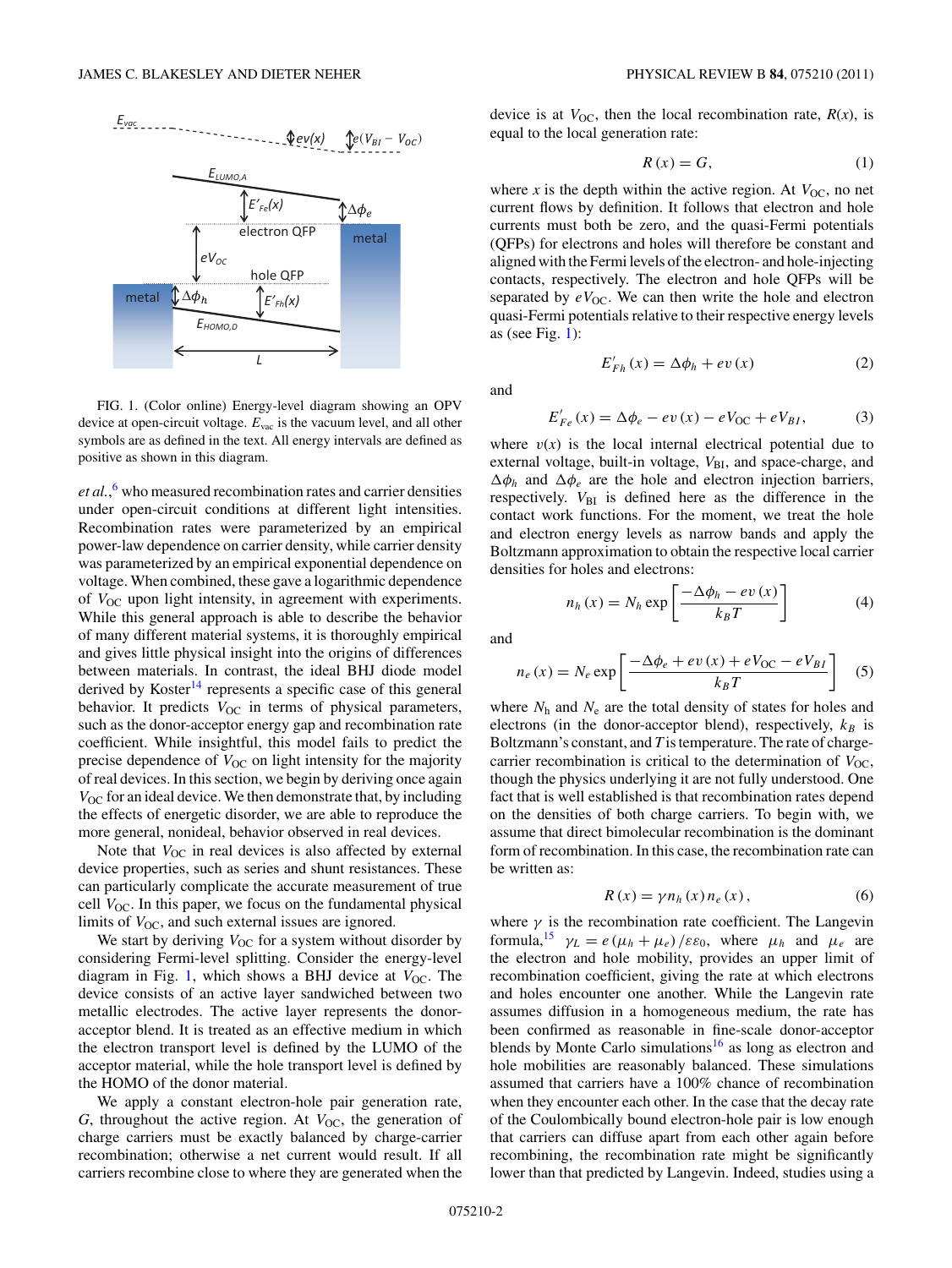<span id="page-2-0"></span>variety of different techniques have found that recombination rates are often far below this limit.<sup>5,17</sup>

We can combine Eqs.  $(1)$ ,  $(4)$ ,  $(5)$ , and  $(6)$  to get a familiar expression for the open-circuit voltage: $14$ 

$$
eV_{\rm OC} = E_g + k_B T L n \left(\frac{G}{\gamma N_h N_e}\right),\tag{7}
$$

where  $E_g$  (=  $\Delta \phi_h + \Delta \phi_e + eV_{BI} = E_{\text{HOMO},D} - E_{\text{LUMO},A}$ ) is the effective energy gap for the donor-acceptor blend. This formula predicts many of the features of previous experimental observations, such as the direct dependence of  $V_{OC}$  on donor-acceptor energy  $gap^{2-4}$  and recombination rate.<sup>5,6</sup> Using typical values for generation and recombination rates, one finds that the second term above is in the region of  $-0.2$  to −0.5 eV at solar intensity. According to this model, the 0.3 eV  $\cos$  in the Scharber<sup>2</sup> scheme can be explained by the balance between recombination and generation, while the large scatter in  $V_{\text{OC}}$  for different materials can be explained by materialdependent variations in recombination rates. However, as will be discussed later, this is not the complete story. Most real devices do not follow the intensity dependence predicted by the ideal model, and variation in the densities of states should also be considered.

According to the principles of thermodynamics, the charge pair generation rate, *G*, must be the sum of an optical component,  $G_{\text{opt}}$ , which is proportional to the incident photon flux, and a thermal-generation component,  $G<sub>therm</sub>$ . By detailed balance, the latter must equal the recombination rate when at thermal equilibrium in the dark, giving:

$$
G_{\text{therm}} = \gamma N_h N_e \exp\left(-\frac{E_g}{k_B T}\right). \tag{8}
$$

Substituting  $G = G_{opt} + G_{therm}$  into Eq. (7), we get:

$$
eV_{\rm OC} = E_g + k_B T L n \left[ \exp\left(-\frac{E_g}{k_B T}\right) \left(1 + \frac{G_{\rm opt}}{G_{\rm therm}}\right) \right].
$$
\n(9)

The thermal and optical generation rates can be measured from the reverse-bias saturation dark current density,  $J_0 =$ *eLG*therm, and reverse-bias saturation photocurrent density,  $J_{\text{ph}} = eLG_{\text{opt}}$ , respectively. In the case that recombination at short circuit is negligible, the latter equates to the short-circuit current,  $J_{SC}$ . We then find

$$
V_{\rm OC} = \frac{mk_B T}{e} Ln\left(\frac{J_{\rm SC}}{J_0} + 1\right),\tag{10}
$$

where  $m = 1$  is the ideality factor. This is the same result as the famous Shockley equation for  $p$ -n junction devices,<sup>18</sup> despite the fact that here we are modeling BHJ devices. This relationship between dark current and open-circuit voltage has been demonstrated experimentally in bilayer OPVs.<sup>[19,20](#page-10-0)</sup> Vandewal *et al.*<sup>[8](#page-10-0)</sup> found that good predictions of  $V_{OC}$  in BHJs were made when  $J_0$  was derived by detailed balance from electroluminescence and photocurrent quantum efficiencies instead of dark current. Experimentally, the ideality factor, *m*, is nearly always found to be greater than 1 in OPVs. $8,21,22$  $8,21,22$ Previously, we assumed direct bimolecular recombination and found  $m = 1$  in Eq. (10). If, instead, we write recombination as a power-law in carrier density, *n*, in Eq. [\(6\)](#page-1-0):  $R \propto n^{\alpha}$ , then the ideality factor becomes  $m = 2/\alpha$ . In inorganic *p-n* junction diodes,  $m = 2$  is found at low voltages, and  $m =$ 1 is found at higher voltage. $2^3$  The behavior is attributed to indirect recombination by the trapping of minority carriers, which is a monomolecular recombination process. OPVs have heterojunctions instead of *p-n* junctions, and there are no minority carriers, though it is conceivable that a similar recombination process could occur by trapping of carriers at a heterojunction interface. However, experimental studies of recombination in BHJ OPVs consistently show that recombination is bimolecular, or even *super*-bimolecular at higher intensities. $24-26$  This is inconsistent with an ideality factor greater than 1 according to the previous analysis. Later herein, we suggest that energetic disorder can explain this discrepancy.

The electronic states of molecules in an organic semiconductor film are subject to random energetic variations as a result of factors such as variations in conjugation length, rotations and kinking of polymer chains, interactions with neighboring conjugated molecules, impurities and dipoles from residual solvent molecules, etc. Note that this disorder is not intrinsic to the molecular structure, but it is a property of the solid film. It is strongly dependent on film preparation. The result of this energetic disorder is that the bands in the DOS corresponding to the HOMO and LUMO states do not have well-defined onsets. Instead, a tail of low-energy states extends far into the nominal energy gap (see Fig. [2\)](#page-3-0). Experimental evidence for such tail states is strong. Several recent experiments have measured their energetic distribution sensitively in various materials. $24,27-30$  They found that tails could be approximated to Gaussian or exponential distributions with typical widths of the order of 0.1 to 0.2 eV. Other studies have used energetic disorder to explain various phenomena in organic semiconductors, such as temperature-, field-, and carrier density–dependent charge-carrier mobility,[31–34](#page-11-0) reduced charge injection barriers,<sup>35</sup> and increased band bending at interfaces.[36,37](#page-11-0) Intrinsic dopant levels are typically very low in organic semiconductors, such that the tail states are not completely filled in OLED and OPV operation. The relaxation of carriers into deep tail states then must be considered as an important process in determining device performance.

We now derive the expression for  $V_{\text{OC}}$  Eq. (7) for devices with energetic disorder. To simulate the effect of a broadly distributed DOS onset, we use two different model DOS distributions: (a) Gaussian distribution and (b) exponential distribution. We write the model DOS as:

$$
g_{h/e}(E) = \frac{N_{h/e}}{\sigma \sqrt{2\pi}} \exp\left[-\frac{(\pm E \mp E_{\text{HOMO},D/\text{LUMO},A})^2}{2\sigma^2}\right],\tag{11a}
$$

$$
g_{h/e}(E) = \frac{N_{t,h/e}}{E_t} \exp\left[\pm \frac{E - E_{\text{HOMO},D/\text{LUMO},A}}{E_t}\right],\qquad(11b)
$$

respectively, where *E* is energy,  $E_{HOMO,D}$  and  $E_{LUMO,A}$  are representative of the donor HOMO energy level and acceptor LUMO energy level,  $\sigma$  quantifies the energetic disorder in the Gaussian distribution, and  $E_t$  is the characteristic energy for the exponential tail distribution. Care should be taken about the use of "HOMO" or "LUMO" to describe energy levels. Their use to refer to the frontier orbitals of a single isolated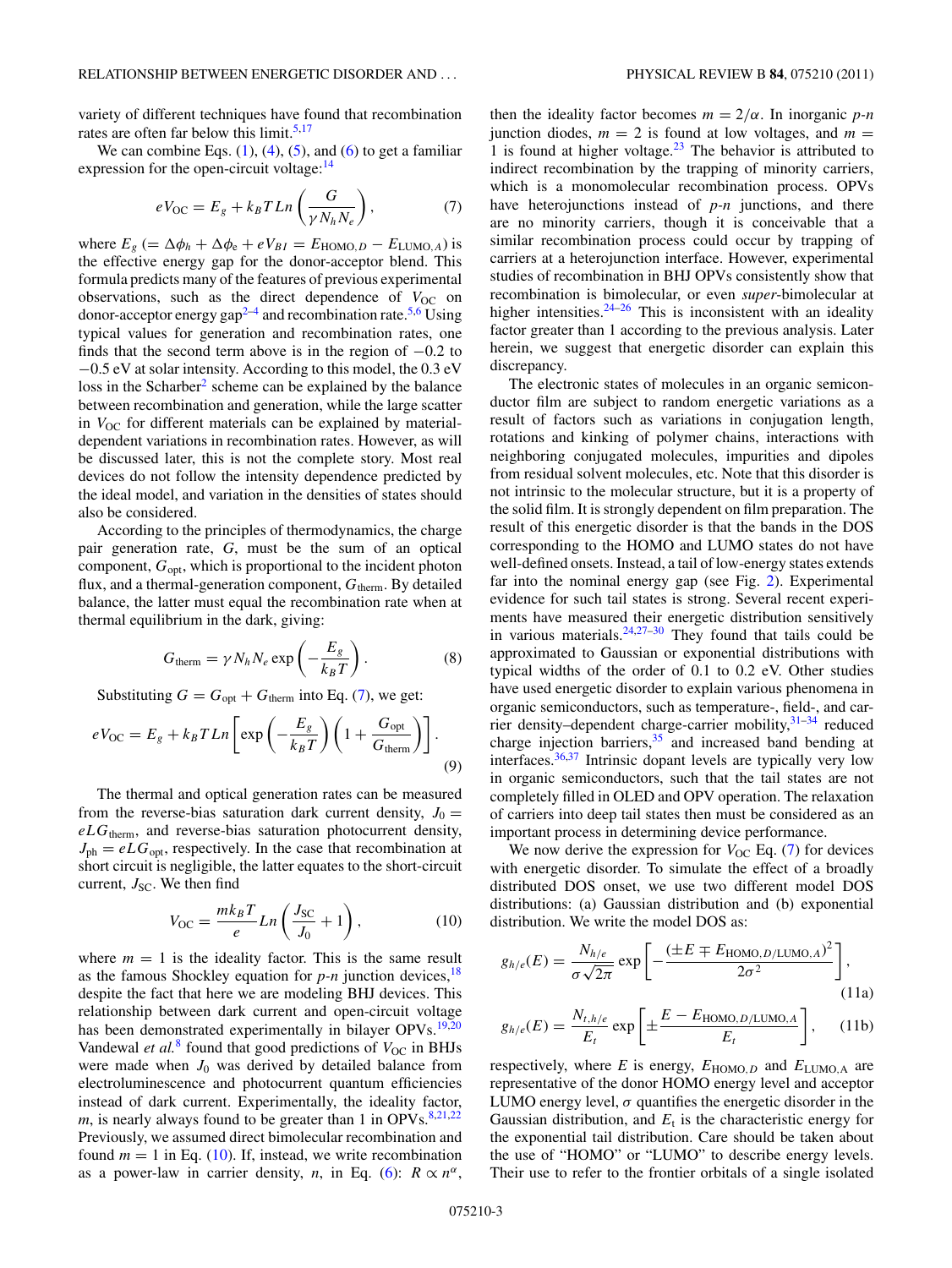<span id="page-3-0"></span>

FIG. 2. (Color online) Schematic density of states (DOS) for (a) classical crystalline inorganic semiconductor and (b) disordered organic semiconductor showing tail states extending into the band gap. (c) and (d) A Gaussian or exponential DOS respectively (red lines) used to approximate the tail of the valence states. The widths of the model DOS are  $\sigma$  and  $E_t$ , and the areas enclosed are  $N_h$  and  $N_{t,h}$ , respectively.

molecule is clear, but their meaning in the context of a realistic disordered solid film where localized and delocalized states may exist together is not well defined. Often, in practice, the terms are used to refer to onset of valence or conduction states measured experimentally by techniques such as photoemission spectroscopy or cyclic voltammetry. These might be better described as valence band (VB) and conduction band (CB) onsets. Since these onsets are determined by the energy at which the states first become visible relative to the background signal, the measured values are subject to the sensitivity of the experimental method and instrumental broadening. While a Gaussian or exponential model might not accurately represent the entire DOS of a real solid, the majority of occupied states are within the tail of the distribution, below the measured onset. In choosing a model DOS, we aim only to describe the shape of the tail-states distribution.  $E_{HOMO,D}$  and  $E_{LUMO,A}$ are mathematical terms. Typically, the measured VB and CB onsets are offset from  $E_{HOMO,D}$  or  $E_{LUMO,A}$  in the direction of the energy gap by up to 3 times  $\sigma$  or  $E_t$  [see Figs. 2(c) and  $2(d)$ ].<sup>29,36,37</sup>

The carrier density is calculated by integrating the Fermi-Dirac distribution across the DOS. For the Gaussian distribution at low<sup>38</sup> carrier densities, this can be approximated by a Boltzmann distribution<sup>[13](#page-10-0)</sup>

$$
n_h(x) = N_h \exp\left[\frac{\sigma^2}{2(k_B T)^2}\right] \exp\left[\frac{-E'_{Fh}(x)}{k_B T}\right].
$$
 (12a)

for holes, where  $E'_{\text{Fh}}$  is the difference between the hole quasi-Fermi potential and  $E_{HOMO, D}$ , and the same applies for electrons. Substituting in place of Eqs. [\(4\)](#page-1-0) and [\(5\)](#page-1-0), we arrive at a similar result for the open-circuit voltage:

$$
eV_{\rm OC} = E_g^{\rm eff} + k_B T L n \left(\frac{G}{\gamma N_h N_e}\right),\tag{7a}
$$

where  $E_g$  is replaced by the new effective donor-acceptor energy gap,  $E_{g}^{\text{eff}} = E_{\text{HOMO},D} - E_{\text{LUMO},A} - \sigma^2/k_B T$ . We find that a broader DOS causes a lower effective energy gap, and

therefore a lower  $V_{OC}$ . This can be understood intuitively as a loss of energy as charge carriers relax within the DOS until they occupy low-energy sites, thus bringing the average energy of positive and negative charge carriers closer together.

For the exponential distribution, if  $E_t \gg k_B T$ , then the carrier density for holes can be approximated by:

$$
n_h(x) = N_{t,h} \exp\left[\frac{-E'_{Fh}(x)}{E_t}\right].
$$
 (12b)

and the equivalent for electrons. Now the *V*<sub>OC</sub> becomes:

$$
eV_{\rm OC} = E_g + mk_B T L n \left(\frac{G}{\gamma N_{t,h} N_{t,e}}\right),\tag{7b}
$$

where  $E_g = E_{\text{HOMO},D} - E_{\text{LUMO},A}$ , and  $m = E_t/k_B T$ . The  $k_B T$  in Eq. [\(7\)](#page-2-0) is replaced by  $mk_B T$ , which again leads to loss of  $V_{\text{OC}}$ . This substitution can also be made for Eqs. [\(8\)](#page-2-0), [\(9\)](#page-2-0), and [\(10\)](#page-2-0). Equation (7a) predicts ideal diode behavior for a Gaussian DOS, while Eq. (7b) predicts nonideal behavior for an exponential DOS. In both cases,  $eV_{OC}$  maintains its one-to-one dependence on the donor-acceptor energy gap, though the tail states are responsible for an additional loss.

### **III. NUMERICAL MODEL**

In deriving an analytical model for  $V_{\text{OC}}$ , it is necessary to simplify many aspects of the device physics. Using a drift-diffusion device model that incorporates a Gaussian or exponential density of states, we are able to test the robustness of the results in more realistic physical conditions. In our model, we include the effects of surface recombination at the electrodes, field-dependent geminate-pair separation, and carrier-density–dependent charge-carrier mobilities. To simplify matters, we assume that acceptor electron and donor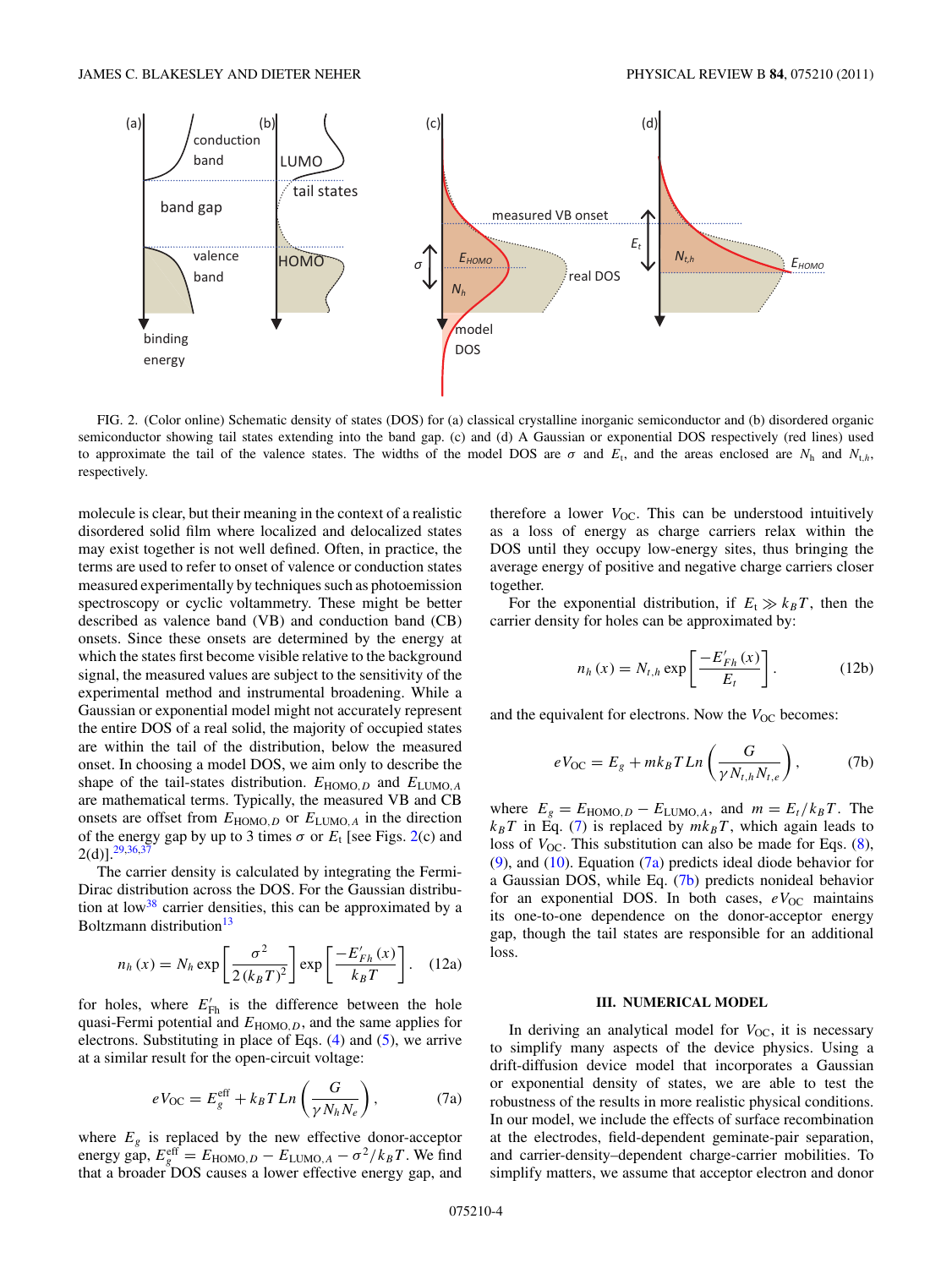<span id="page-4-0"></span>hole mobilities, densities of states, and disorder are identical throughout.

The model uses the standard drift-diffusion form to calculate the current density for both holes and electrons:

$$
J = -e\mu n \frac{dv}{dx} \pm eD \frac{dn}{dx},\qquad(13)
$$

where *J* is current density, *n* is carrier density,  $\mu$  is mobility, and *D* is the diffusion coefficient. This is solved simultaneously with the one-dimensional Poisson's equation:

$$
\frac{d^2v}{dx^2} = \frac{e\left(n_e - n_h\right)}{\varepsilon\varepsilon_0},\tag{14}
$$

where  $\varepsilon_0$  is the permittivity of free space, and  $\varepsilon$  is the relative permittivity, under the boundary condition that the voltage dropped across the active region is equal to the applied voltage minus the difference in electrode work functions.

There is currently a debate as to whether free-carrier generation in BHJ OPVs is electric field dependent or not. It certainly seems to depend on the material in question. There is clear evidence of field-dependent carrier generation in some single-component OPVs and all-polymer BHJ devices. $39,40$ To take account of this, we used the approach of Koster *et al.*[41](#page-11-0) It is assumed that all photogenerated electron-hole pairs are generated in an initially Coulombically bound state (polaron pairs or geminate pairs). These bound pairs can either dissociate into free carriers with probability  $p(x)$ , or decay to the ground state. Similarly, bimolecular recombination involves the coming together of free electrons and holes to form bound pairs at rate of  $R(x)$ . A fraction,  $p(x)$ , of these will dissociate back into free carriers again without decaying to the ground state. The probability of dissociation depends on the binding energy and decay rate of the bound state, temperature, electric field, the free-carrier mobility, and the structure of the donor/acceptor interface in a BHJ. To simplify this, we use the approach of Braun. $42$  In this model, a field-dependent dissociation rate competes with a field-independent decay rate. Here, we write the explicit field and mobility dependence of dissociation, while the all other parameters are summarized by a single material-dependent constant,  $\beta$  (see note [43] for an explanation of *β*):

$$
p(x) = \frac{\beta(\mu_h + \mu_e)}{\beta(\mu_h + \mu_e) + \sqrt{-2b}/J_1(2\sqrt{-2b})}
$$
(15)

where  $J_1$  is the first-order Bessel function,  $b =$  $e^{3}F(x)/8\pi \varepsilon \varepsilon_0 k_B^2 T^2$ , and  $F(x)$  is the electric field. This is only a rough approximation of true dissociation—simulations have shown that disorder complicates matters<sup>[44](#page-11-0)</sup> and that a broad distribution of binding energies should be considered.<sup>[45](#page-11-0)</sup> We use direct bimolecular recombination rates according to Langevin to estimate the rate at which electrons encounter holes,  $R(x) = \gamma_L n_e n_h$ <sup>[15](#page-10-0)</sup>, with  $\gamma_L = e(\mu_h + \mu_e)/\varepsilon \varepsilon_0$ . Note that an increase in mobility reduces the probability of geminate recombination without disturbing the equilibrium between free carriers and bound carriers, since carriers will also encounter each other at a faster rate.

Finally, the current continuity equation under steady-state conditions is applied for electrons and holes: $41$ 

$$
\frac{dJ}{dx} + [1 - p(x)]R(x) - p(x)G = 0 \tag{16}
$$

To include the effects of bound-pair dissociation in the analytical model presented earlier, we note that the equilibrium condition is now  $pG = (1 - p) R$ .<sup>[14](#page-10-0)</sup> Making the assumption that the field is close to zero in open-circuit conditions, we find that Eqs.  $(7)$ ,  $(7a)$ ,  $(7b)$ , and  $(7c)$  (below) can be approximated by using a reduced recombination coefficient,  $\gamma = \gamma_L/\beta (\mu_h + \mu_e)$ . Studies of bimolecular recombination rates in blends of poly(3-hexyl-thiophene) (P3HT) with a fullerene derivative have revealed values of the order of  $10^{-1}$  to  $10^{-3}$  of the Langevin rate.<sup>[5,17,](#page-10-0)[26](#page-11-0)</sup> Similar factors have been observed in some other materials,<sup>46</sup> though it is not yet clear whether this behavior is general to all efficient BHJ materials. These reduced recombination rates could be caused by charge carriers coming into contact with each other but not recombining. Such materials also happen to be ones in which field-dependent dissociation is not an important mechanism, $47,48$  indicating that the bound-pair decay rate is low, that the bound-state binding energy is small, or that free-carrier mobilities are high, and hence bound pairs are most likely dissociated again before they have a chance to decay to the ground state.<sup>[11](#page-10-0)</sup> In these cases, values for  $\beta$  ( $\mu_h + \mu_e$ ) of order 100 are appropriate to model the suppression of Langevin recombination. For comparison, simulations were also performed using the conventional non-field-dependent continuity equation:  $dJ/dx + R - G = 0$ , using Langevin recombination rates. To include the effects of energetic disorder, we need to consider two factors. Firstly, the Boltzmann approximation does not always apply for the carrier density as a function of Fermi potential. The diffusion constant, *D*, in Eq. (13) must be calculated as a function of carrier density according to the generalized Einstein relation.<sup>49</sup> Secondly, in a system with energetic disorder, it has been established $33$  that mobility increases with charge-carrier density as a result of the filling up of the lowest energy states. The exact manner in which the mobility varies depends on the model used. Here, we compare two models: the Gaussian disorder model  $(GDM)^{31}$ and the mobility edge (ME) (also called multiple trapping and retrapping) model. $50$  Both models have been successfully used to model charge transport in disordered materials,  $32,34,51,52$ and both predict an increase in charge-carrier mobility with increasing charge-carrier densities. The former is applied to a Gaussian density of states, as in Eq.  $(11a)$ , and assumes that all sites are highly localized, with charge transport occurring by hopping between these localized states. The carrier-density dependence of mobility for the GDM has been calculated using various methods.<sup>53–55</sup> Here, we use a variant of the parameterization scheme of Pasveer<sup>[53](#page-11-0)</sup> to calculate the mobility for each carrier type as a function of *x*:

$$
\mu(x) = \mu_0 \exp\left\{-0.42\hat{\sigma}^2 + \frac{1}{2}(\hat{\sigma}^2 - \hat{\sigma})\left[2n(x)/N\right]^\delta\right\}
$$

$$
\delta = 2\frac{\ln(\hat{\sigma}^2 - \hat{\sigma}) - 0.3266}{\hat{\sigma}^2},
$$
(17a)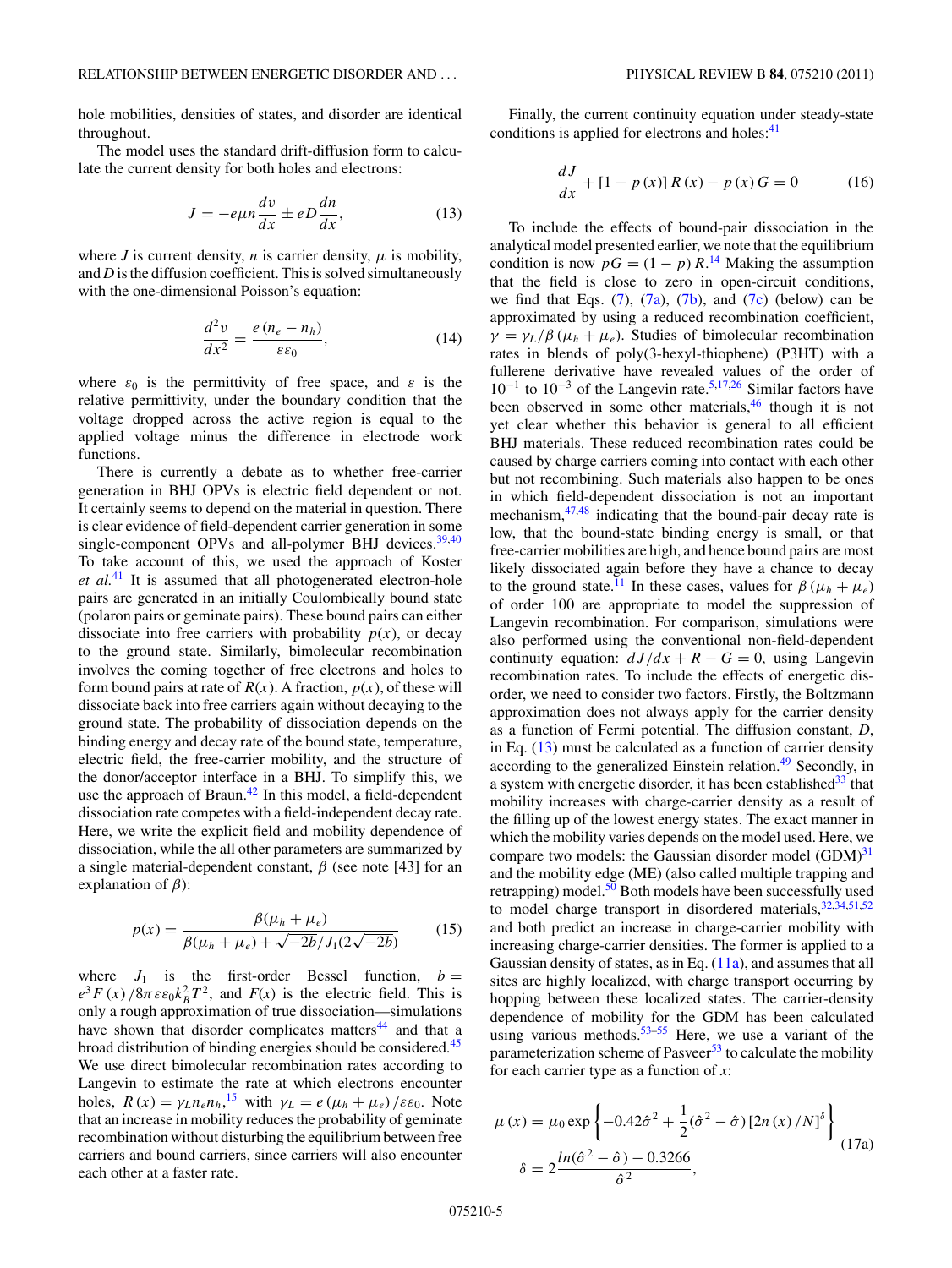<span id="page-5-0"></span>

FIG. 3. (Color online) Schematic diagram illustrating different recombination modes in mobility-edge model. (t-t) trapped-carrier to trapped-carrier recombination; (f-t) free-carrier to trapped-carrier recombination; and (f-f) free-carrier to free-carrier recombination.

where  $\mu_0$  is the high-temperature limit of mobility,  $\hat{\sigma}$  =  $\sigma/k_BT$  is the amount of disorder relative to thermal energy, and *N* is the total density of states.

For the mobility edge model, it is assumed that there exists a dense band of delocalized states with effective density *N* at energy *E*HOMO*,D* or *E*LUMO*,A*, through which charge transport occurs with mobility  $\mu_0$ . An exponential tail of trap states extends from the band into the band gap with distribution as given in Eq. [\(11b\)](#page-2-0). Assuming that no charge transport can occur between trap states, the effective mobility is given by: $50$ 

$$
\mu(x) = \mu_0 \frac{n_f}{n_f + n_t},\tag{17b}
$$

where  $n_f$  is the density of free carriers in the delocalized band, and  $n_t$  is the density of carriers in the trap states. Under the assumption that trapping and detrapping are sufficiently rapid, thermal equilibrium is established between these two populations. They are determined by the relative position of the quasi-Fermi potential,  $E'_F$ :

$$
n_f = N \exp\left(-\frac{E'_F}{k_B T}\right),
$$
  
\n
$$
n_t \approx N_t \exp\left(-\frac{E'_F}{E_t}\right),
$$
  
\n
$$
n = n_f + n_t.
$$
 (18)

There are three possibilities for modeling recombination in the mobility-edge model (see Fig. 3): (1) Recombination can only occur between free electrons and free holes (f-f). In this case, the trap distribution plays no role in determining  $V_{\text{OC}}$ , and Eq. [\(7\)](#page-2-0) remains unchanged. (2) Bimolecular recombination can occur between free carriers and trapped charge (f-t). In BHJ devices, this process differs fundamentally from Shockley-Read-Hall recombination, since electrons and holes do not coexist in the same material component. Instead, it can be considered that free carriers in one component are

attracted to the trapped charge in the other component. If the trapped charge is sufficiently close to a heterojunction interface, then the mutual attraction could cause it to detrap and recombine with the free carrier. In this case, we apply a bimolecular recombination rate following the Langevin form  $R = e\mu_0(n_e n_{h,f} + n_h n_{e,f})/\varepsilon \varepsilon_0$ . (3) Carriers trapped in the tail states are allowed to recombine directly with other trapped carriers (t-t). We model this using a bimolecular recombination rate,  $R = 2e\mu_0 n_e n_h/\varepsilon \varepsilon_0$ . While the third case is theoretically interesting, it seems physically unlikely that t-t recombination would contribute significantly to the recombination current in a real device. We study both cases 2 and 3 here, though case 2 should be considered the most realistic model.

Notice that  $n_f$  increases superlinearly with  $n$ . Considering case 2, this leads to an apparent increase in the bimolecular recombination rate at higher carrier densities. Such a phenomenon might explain the various observations of recombination rates with power-law density dependencies greater than 2.<sup>24–26</sup> If  $n_t \gg n_f$ , as might be the case under typical OPV operating conditions, the process is dominated by recombination between free carriers and trapped carriers. Assuming hole and electron densities are equal, this gives a power-law behavior  $R \propto n^{\alpha}$  with  $\alpha \approx 1 + (E_t/k_B T)$ . In this situation, we need to revise Eq.  $(7b)$  in order to predict  $V_{OC}$ , giving:

$$
eV_{\text{OC}} = E_g + mk_B T L n \left(\frac{G}{\gamma N_t N}\right),
$$
  
\n
$$
m = \frac{2}{1 + k_B T / E_t},
$$
  
\n
$$
\gamma = e\mu_0/\varepsilon \varepsilon_0.
$$
\n(7c)

For the following numerical simulations, devices of thickness  $L = 100$  nm were simulated by dividing them into at least 400 equally spaced grid points. For both disorder models, the following parameters were used: mobility  $\mu_0 =$ <sup>10</sup>−<sup>3</sup> cm2*/*Vs, density of states *<sup>N</sup>* <sup>=</sup> 1021 cm−3, donor-acceptor energy gap  $E<sub>g</sub> = 2$  eV, relative permittivity  $\varepsilon = 3.5$ , and a dissociation parameter  $\beta = 5 \times 10^4 \text{ Vs/cm}^2$ . All simulations were performed at  $T = 300$  K. Boundary conditions for the numerical simulation were that the electron and hole quasi-Fermi potentials in the first and last grid points were aligned with the contact Fermi levels, i.e.,  $E'_F(0) = \Delta \phi_h$ ,  $E'_F(L) =$  $\Delta\phi_e$ . Studies of injection currents<sup>[35,56–58](#page-11-0)</sup> have demonstrated that the reduction of injection barriers by a mirror-charge potential is an important effect when injection barriers are large. To account for this, an additional term,  $\Delta v(x)$  was added to the electron potential and subtracted from the hole potential:

$$
\Delta v(x) = \frac{e}{16\pi\varepsilon\varepsilon_0} \left(\frac{1}{x} + \frac{1}{L - x}\right). \tag{19}
$$

When the injection barrier is small, the mirror-charge potential can be ignored due to screening from the large carrier density at the contact. However, when the injection barriers are large, it creates an additional surface recombination current that can significantly affect open-circuit voltage, as reported in the results section. The simulation also reproduces well the high- and low-field injection currents predicted by Emtage and O'Dwyer[56](#page-11-0) in the absence of energetic disorder.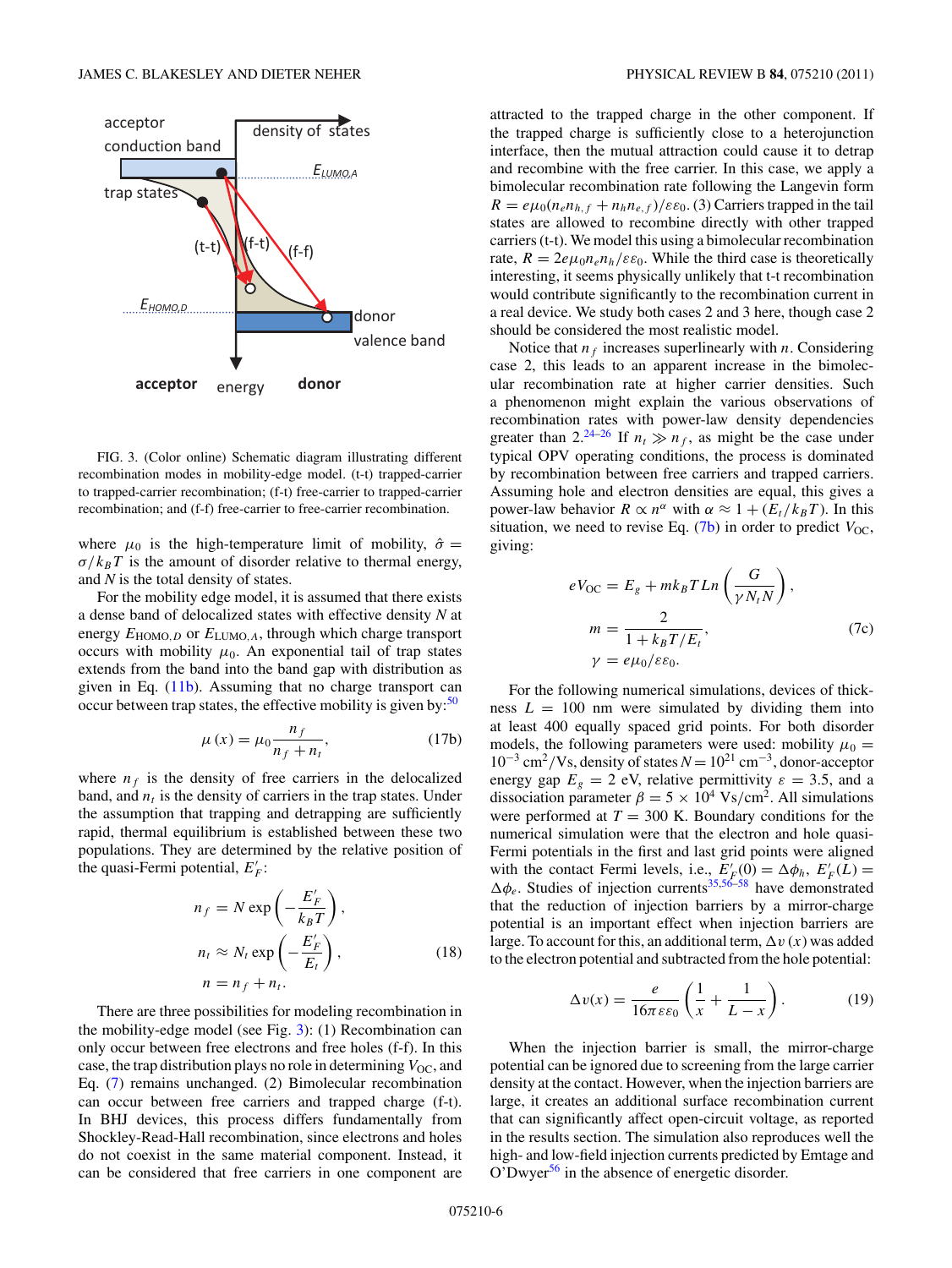<span id="page-6-0"></span>

FIG. 4. (Color online) Simulations of BHJ devices with Gaussian disorder. (a) and (b) Simulated current-voltage curves for varying degrees of disorder ( $\sigma$  = 0, 25, 50, 75, 100, and 125 meV) at low ( $G = 10^{20}$  cm<sup>-3</sup>s<sup>-1</sup>) and high ( $G = 10^{22}$  cm<sup>-3</sup>s<sup>-1</sup>) intensities, respectively. (Dashed red lines are dark currents.) (c) and (d) Same as (a) and (b) except without field-dependent generation and recombination rates. (e)  $V_{\text{OC}}$  vs. disorder at low intensity. Filled symbols: using field-dependent continuity equation [Eq. [\(16\)](#page-4-0)]. Open symbols: using field-independent continuity equation. Solid line: Eq. [\(7a\)](#page-3-0) with effective recombination coefficient  $\gamma = \gamma_L/\beta(\mu_h + \mu_e)$ . Dashed line: Eq. (7a) with  $\gamma = \gamma_L$  (f)  $V_{\text{OC}}$  vs. intensity with varying disorder and field-dependent generation and recombination. Symbols: numerical simulation; solid lines: Eq. [\(7a\)](#page-3-0).

# **IV. RESULTS**

First, we consider devices with Ohmic contacts, where there is no injection barrier for electrons or holes. Figure 4 shows the results of numerical simulations of devices using the GDM with varying degrees of disorder. Figures  $4(a)$  and  $4(b)$ shows simulated current-voltage curves for devices at low and high intensities, respectively. The latter  $(G = 10^{22} \text{ cm}^{-3} \text{s}^{-1})$ is comparable to 1 sun intensity in typical OPVs. Without disorder, a very high fill factor is observed. As disorder is increased, the fill factor drops dramatically, and the simulation starts to resemble more realistic devices. The drop in fill factor is attributable to the drop in mobility with increasing disorder. This occurs through two mechanisms. Firstly, dissociation of bound electron-hole pairs becomes less efficient, leading to large geminate losses at low electric fields. Secondly, bimolecular recombination losses become more predominant as charge-carrier extraction becomes slower. This is especially true at high intensities.<sup>[59,60](#page-11-0)</sup> For comparison, Figs.  $4(c)$  and 4(d) shows the same curves for simulations in which the field dependence of free-carrier generation and recombination was neglected. The impact of disorder is stronger in Figs.  $4(a)$ and 4(b) as low disorder results in a reduced recombination rate, while high disorder results in a strongly field-dependent generation rate.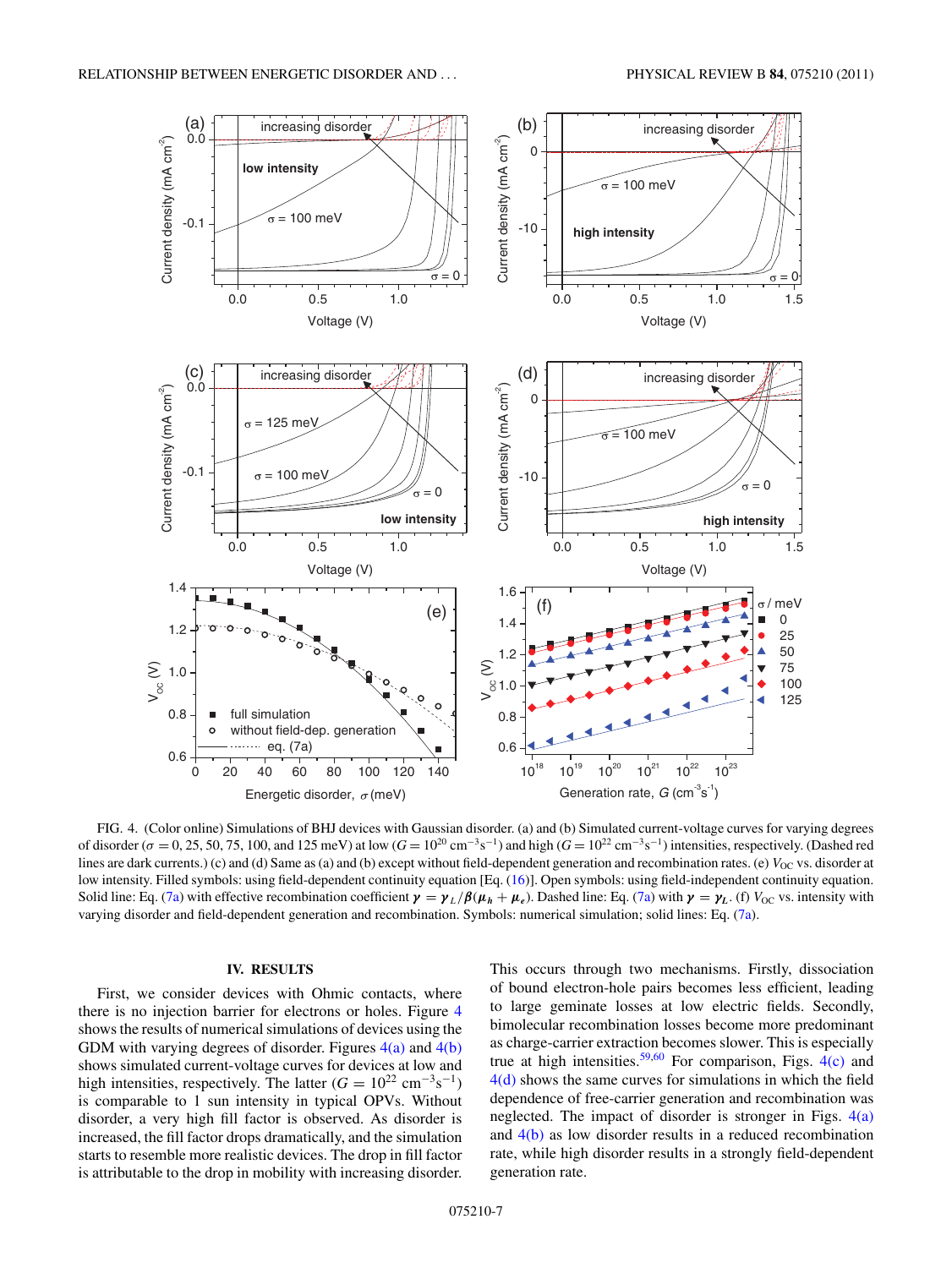

FIG. 5. (Color online) Simulations of BHJ devices with exponential density of trap states. (a) Simulated current-voltage curves with  $E_t$  = 100 meV and varying trap densities ( $N_t = 10^{16}$ , 10<sup>17</sup>, 10<sup>18</sup>, and 10<sup>19</sup> cm<sup>−3</sup>) at low ( $G = 10^{20}$  cm<sup>−3</sup>s<sup>−1</sup>) intensity. (b)  $V_{OC}$  vs. trap density for the same conditions. Filled symbols: including trap-to-trap recombination (t-t); open symbols: excluding trapped-to-trapped recombination, but including free-to-trapped-carrier recombination (f-t). (c)  $V_{OC}$  vs. intensity excluding trapped-to-trapped recombination for different trap distributions. (d) *V*<sub>OC</sub> vs. intensity including trapped-to-trapped recombination for different trap distributions. Lines: analytical solutions from text.

Concurrent with the decline in fill factor, a large decrease in  $V_{\text{OC}}$  is seen as disorder is increased. Figure  $4(e)$  plots  $V_{\text{OC}}$ as a function of disorder at low intensity, and Fig. [4\(f\)](#page-6-0) shows the dependence of *V*<sub>OC</sub> on intensity for varying disorder. Also shown are the  $V_{\text{OC}}$  values predicted from Eq. [\(7a\)](#page-3-0). This predicts well the results of the simulations at low intensities. At high intensities, and large quantities of disorder, the simulated  $V_{\text{OC}}$ starts to grow more quickly with intensity than predicted by the ideal diode equation, and Eq.  $(7a)$  no longer applies. Instead, it is necessary to include an ideality factor to fit the predictions, despite the fact that recombination is still strictly bimolecular. The nonideality arises from the failure of the Boltzmann approximation in Eq.  $(12a)$ —the real carrier density varies more rapidly with the Fermi potential than predicted there.

Figure 5 shows the results of simulations using the ME model with exponential density of trap states. Simulations were performed both with and without the inclusion of recombination of trapped electrons with trapped holes (t-t). In both cases, recombination was allowed between trapped electrons and free holes and vice versa (f-t). Figure  $5(a)$ shows the simulated current-voltage characteristics as the density of trap states is varied at low intensities without (t-t) recombination. Once again, both the fill factor and *V*<sub>OC</sub> fall as the density of trap states is increased. The decline in fill factor is not as dramatic as that noted previously since the free-carrier mobility remains unchanged in this case, and therefore boundpair dissociation is not affected by the presence of traps in this model. One should be careful not to pay too much attention to the simulated fill factors, however, because the effect of disorder and trapping on the field dependence of pair dissociation is still quite debatable.<sup>[44,45](#page-11-0)</sup> Figure  $5(b)$  shows the variation of  $V_{\text{OC}}$  with trap density at low intensity, while Figs.  $5(c)$  and  $5(d)$  shows the variation of  $V_{OC}$  with intensity for different trap distributions. When (t-t) recombination is allowed,  $V_{OC}$ is predicted reasonably well by Eq.  $(7b)$  at low intensities and high trap densities. When (t-t) recombination is excluded, Eq.  $(7c)$  predicts  $V_{OC}$ . In both cases, in the limit of high intensity or low trap density, we reach a point at which the traps become completely filled, and the carriers become blind to the presence of traps. In this case,  $V_{OC}$  is limited by the properties of band-like transport only, and the behavior is as predicted by Eq. [\(7\)](#page-2-0) for ideal diodes without disorder. Therefore, according to the ME model, there is a critical trap density, below which  $V_{\text{OC}}$  is not reduced. For 1 sun intensity and assuming  $E_t =$ 100 meV, this limit is of the order of  $10^{17}$  to  $10^{18}$  cm<sup>-3</sup>.

Figure [6](#page-8-0) shows energy-level diagrams for devices simulated under open-circuit conditions with and without Gaussian disorder. It is interesting to note that the electric field in the middle of the device is almost the same in both cases, despite the voltage being reduced by a factor by about 0.8 V when disorder is included. The additional internal voltage is almost entirely taken up by an increase in band bending near to the contact interfaces. Recently, such band bending was observed in Kelvin-probe studies at various metal/conjugated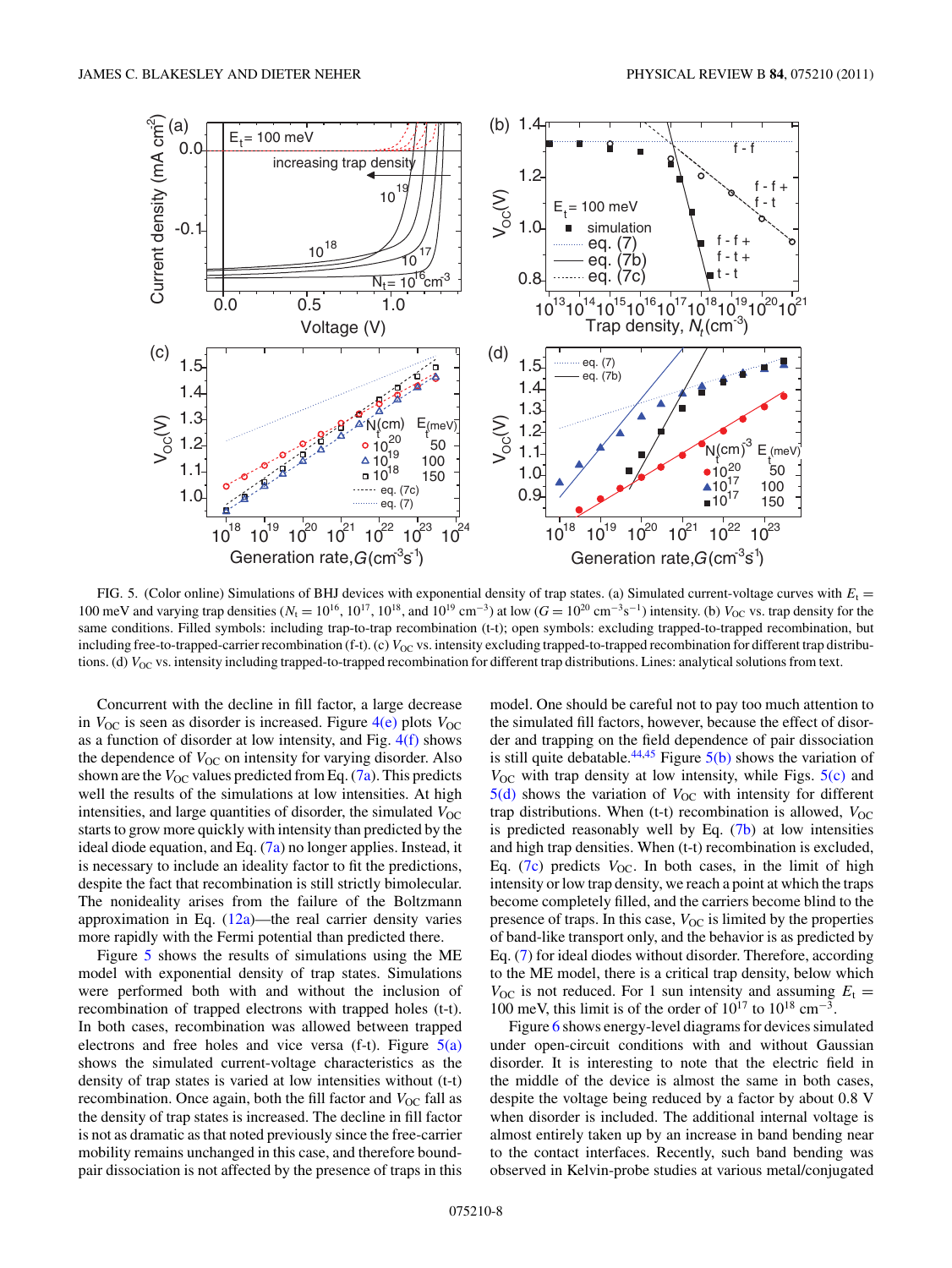<span id="page-8-0"></span>

FIG. 6. (Color online) Simulated energy diagrams in open-circuit conditions with  $G = 10^{20}$  cm<sup>-3</sup>s<sup>-1</sup> and (a) no disorder. (b)  $\sigma =$ 150 meV Gaussian disorder.

polymer interfaces.[37](#page-11-0) The magnitude of the band bending was consistent with predictions of models including a significant amount of energetic disorder. More disorder causes more band bending, and it was noted<sup>13</sup> that the predicted loss of  $V_{\text{OC}}$  due to Gaussian disorder is equal in magnitude to the increase in band bending. It has been suggested that band bending directly causes a loss of  $V_{\text{OC}}^{4,61,62}$  $V_{\text{OC}}^{4,61,62}$  $V_{\text{OC}}^{4,61,62}$  $V_{\text{OC}}^{4,61,62}$  However, such a causal link is difficult to demonstrate, especially since there is no need to explicitly include band bending in the derivation of Eq. [\(7a\)](#page-3-0). At least it is possible to state that increased band bending is concomitant with a loss of  $V_{\text{OC}}$ . For this reason, we advocate further experimental investigations into the link between band bending and  $V_{\text{OC}}$ .

In a simple metal-insulator-metal (MIM) model of a BHJ device,  $V_{\text{OC}}$  cannot exceed the built-in voltage of the contacts. Biasing beyond the built-in voltage will reverse the internal electric field and therefore also the direction of the photocurrent. This limit does not apply to bilayer solar cells,  $63$ where reverse photocurrents are blocked.

Experiments on poly(phenylene-vinylene) (PPV) derivatives blended with different acceptor molecules $4,64$  $4,64$  found that  $eV_{\text{OC}}$  had a one-to-one dependence on cathode work function when the electron injection barrier was large. However, when the cathode work function was small enough to make an Ohmic contact to the acceptor component,  $V_{OC}$  became independent of cathode work function, but instead had a one-to-one dependence on the acceptor reduction potential. In other words,  $V_{OC}$  can be limited either by the effective donor-acceptor energy gap, or by the difference in contact work functions. In the analytical model derived earlier, it was assumed that the contacts were completely selective (each quasi-Fermi potential was aligned to one contact only), and the effects of surface recombination currents were ignored. This leads to the elimination of contact work functions from the model. In reality, there will be an additional loss mechanism besides bimolecular recombination as some carriers leave the device by drift and/or diffusion to the contacts. In opencircuit conditions, these additional "surface" recombination currents must be equal for electrons and holes at each contact in order to maintain steady-state charge densities in the contacts. Therefore, if either polarity of charge carrier is blocked from reaching a contact, then this loss vanishes. With Ohmic contacts, a large carrier density is present near the electrode interface (as verified by our own recent experiments [37]). This charge causes carriers of the opposite polarity to recombine before reaching the contact. They are also repelled by the strong band bending present near the interface. The agreement between the analytical model and the numerical simulations confirms that surface recombination losses are negligible under normal conditions. The concept that surface recombination is negligible for Ohmic contacts has been demonstrated theoretically,<sup>65</sup> while recent experiments have shown that nonbimolecular losses are negligible at  $V_{OC}$  in P3HT:methanofullerene solar cells.<sup>66</sup> By simulating devices



FIG. 7. (Color online) Simulations of BHJ devices with Gaussian disorder and varying electron injection barriers. (a) Current-voltage characteristics for devices with  $\sigma = 100$  meV and  $G = 10^{20}$  cm<sup>-3</sup>s<sup>-1</sup>. (b)  $V_{OC}$  vs. electron injection barrier under the same conditions with and without disorder.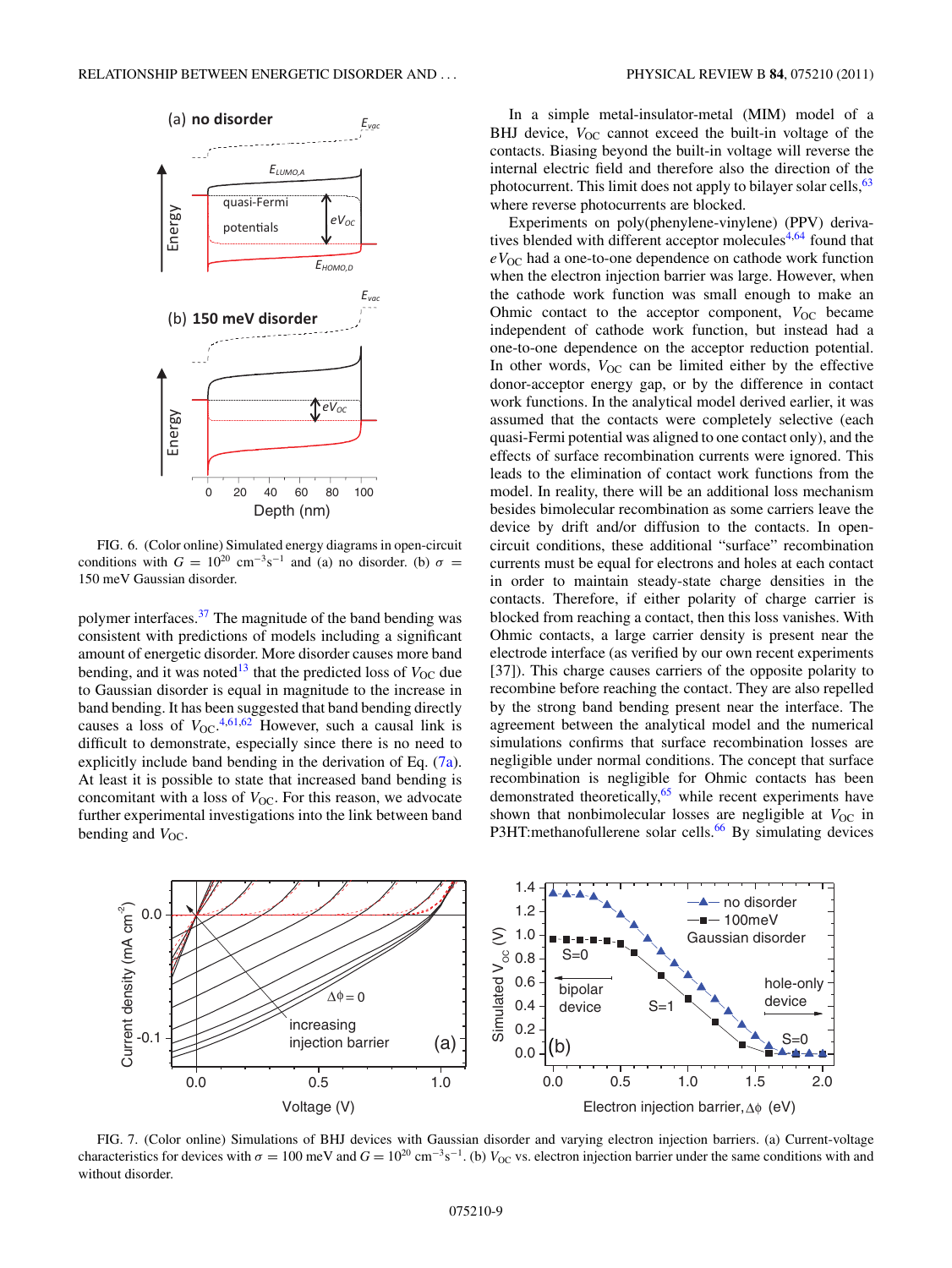of different thicknesses (not shown), we found that *V*<sub>OC</sub> begins to decline significantly as the thickness is reduced below about 20 nm. When the image potential  $[Eq. (19)]$  $[Eq. (19)]$  $[Eq. (19)]$  was omitted from the simulations,  $V_{OC}$  remained independent of device thickness. This indicates that surface recombination driven by recombination between carriers and their own mirror charge can become significant in devices with Ohmic contacts only when the device thickness is of the order of the Coulomb capture radius ( $r_C = e^2/4\pi \varepsilon \varepsilon_0 k_B T$ ) or less.

If a significant injection barrier is present at one of the contacts, then there is expected to be a significant surface recombination current as photogenerated electrons and holes flow toward the contact in an attempt to establish an equilibrium with the contact Fermi level, while the blocking effect discussed previously is removed. This reduces *V*<sub>OC</sub>. Naturally, a homogeneous device with two identical contacts should have no *V*<sub>OC</sub> at all. This was tested by running simulations of devices with varying electron injection barriers for the low workfunction contact. The resulting current-voltage characteristics for devices with 100 meV Gaussian disorder are shown in Fig. [7\(a\).](#page-8-0) For small injection barriers, changes in contact work function have little effect. When the injection barrier becomes larger than about 0.4 eV, the whole current-voltage characteristic shifts to lower voltages, and the *V*<sub>OC</sub> is reduced.

Figure  $7(b)$  shows  $V_{OC}$  as a function of the electron injection barrier. Interestingly, a z-curve emerges that is reminiscent of the Fermi-level pinning behavior observed in photoemission spectroscopy and Kelvin studies $36,37,67$  of conjugated materials deposited on substrates with different work functions. When the contact Fermi level lies close to either  $E_{\text{HOMO},D}$  or *E*LUMO*,A*, *V*OC is independent of the contact work function. Between these limits, there is a slope of 1. This is quite consistent with experimental observations.<sup>4,[64](#page-11-0)</sup> As previously observed, disorder reduces *V*<sub>OC</sub> when both contacts are Ohmic. Notice, that the effect of disorder is exactly halved when only one of the contacts is pinned. It was shown recently  $37$  that the limits of Fermi-level pinning in polymer films of more than about 10 nm thickness were governed by band bending. Again, these results are suggestive of a strong correlation between band bending and  $V_{\text{OC}}$ . However, the simple MIM model in which the *V*<sub>OC</sub> is equal to the built-in voltage minus the amount of band bending at each contact is not quite right. *V*<sub>OC</sub> depends on intensity, while band bending does not; similarly, band bending depends on the thickness of the active layer, while  $V_{\text{OC}}$ , in principle, does not.

# **V. DISCUSSION**

The core principle of this paper is that energetic disorder will reduce  $V_{\text{OC}}$ . Interestingly, this result has also been predicted for a Guassian DOS using quite different methods.<sup>12</sup> It has also long been known that tail states in amorphous silicon cause a reduction in  $V_{OC}$  by trapping minority carriers, leading to an increase in recombination. $68$  Together, these findings demonstrate the robustness of the principle, despite the different theoretical approaches.

This paper has focused on theoretical aspects of opencircuit voltage. When attempting to apply such theories to experimental results, we are faced with the problem of not knowing precisely the DOS of the materials that we are studying. Take, for example, researchers' favorite material system of poly(3-hexyl-thiophene) (P3HT) blended with [6,6] phenyl  $C_{61}$  butyric acid methyl ester (PCBM). The difference between the onset of oxidation in P3HT and the onset of reduction in PCBM has been measured at about  $0.8 \text{ eV}^2$  $0.8 \text{ eV}^2$ . while others find that the energy gap between donor and acceptor HOMO/LUMO onsets is more like  $1.1 \text{ eV}^{24}$  In order to apply Eq.  $(7a)$  to predict  $V_{OC}$ , we need to make many assumptions about the DOS where information is not available. The energetic disorder in P3HT is quite small, estimated about  $\sigma = 70$  meV,<sup>[69](#page-11-0)</sup> and we can assume a similar magnitude for PCBM. As mentioned previously, the appropriate position for the center of the model DOS could be up to 3*σ* beyond the measured onset of valence/conduction states. Therefore, an appropriate  $E_{\text{HOMO},D} - E_{\text{LUMO},A}$  could be ~1.2 eV, and the effective energy gap with disorder accounted for will be  $E_g^{\text{eff}} \approx$ 1.0 eV. We have to make another assumption about the total density of states for electrons and holes. Here, we will assume 1021 cm−<sup>3</sup> for each. Transient measurements of recombination give typical values of the order of  $\gamma = 10^{-12} \text{ m}^3 \text{s}^{-1}, ^{5,47,70}$  $\gamma = 10^{-12} \text{ m}^3 \text{s}^{-1}, ^{5,47,70}$  $\gamma = 10^{-12} \text{ m}^3 \text{s}^{-1}, ^{5,47,70}$  $\gamma = 10^{-12} \text{ m}^3 \text{s}^{-1}, ^{5,47,70}$ though these vary greatly depending on material preparation. Finally, taking  $G = 10^{22}$  cm<sup>-3</sup>s<sup>-1</sup> for 1 sun intensity, Eq. [\(7a\)](#page-3-0) gives us  $V_{\text{OC}} \approx 0.55$  V. While this estimate agrees well with typical measured values, the vast number of assumptions about the DOS leads to uncertainties of at least  $\pm 0.2$  V. It is clear that more detailed studies of the DOS of donor-acceptor blends are necessary to make advances in this area.

Our results also suggest that disorder is a possible origin of the nonideal diode behavior found in most BHJ OPVs. An intensity-dependent transition from ideal to nonideal behavior is predicted. One of the notable differences between the GDM and ME models is that the GDM predicts ideal behavior at low intensities and nonideal behavior at high intensities, while the opposite is the case for the ME model. Experimentally, this transition is not usually observed, though the range of intensities that can be studied can be quite limited due parasitic series and shunt resistances. It remains difficult to choose between the models, and some transport studies even combine them both.<sup>[71](#page-11-0)</sup> In both models, the nonideality coincides with a dependence of mobility on carrier density. This can explain observations of apparent power-law dependence of recombination rate on intensity, $5,17,24-26$  $5,17,24-26$  though these could also result from voltage-dependent nonuniform charge distributions.<sup>[72](#page-11-0)</sup> While physically different from Shockley-Read-Hall (SRH) recombination in homojunction devices, the (f-t) recombination process treated in this paper can be regarded as a specific class of SRH recombination with distributions of trap states close to the valence band maximum and conduction band minimum that are neutral when empty (i.e., nondoping), and that have Langevin capture cross-sections when occupied. A very recent publication used this approach and arrived independently at the same nonideal behavior in dark currents.<sup>[73](#page-11-0)</sup> Care should be taken not to overextend this analogy with SRH: It is still unclear how heterojunction morphology interacts with (f-t) recombination.

Several reports have suggested a strong correlation between the energy of emissive charge transfer (CT) states and  $V_{\text{OC}}$ .<sup>[7–9,11](#page-10-0)</sup> It was found that measurements of CT state emission and absorption energy were more strongly correlated to *V*OC than measurements of donor/acceptor oxidation/reduction potentials. There are two possible explanations. Firstly, the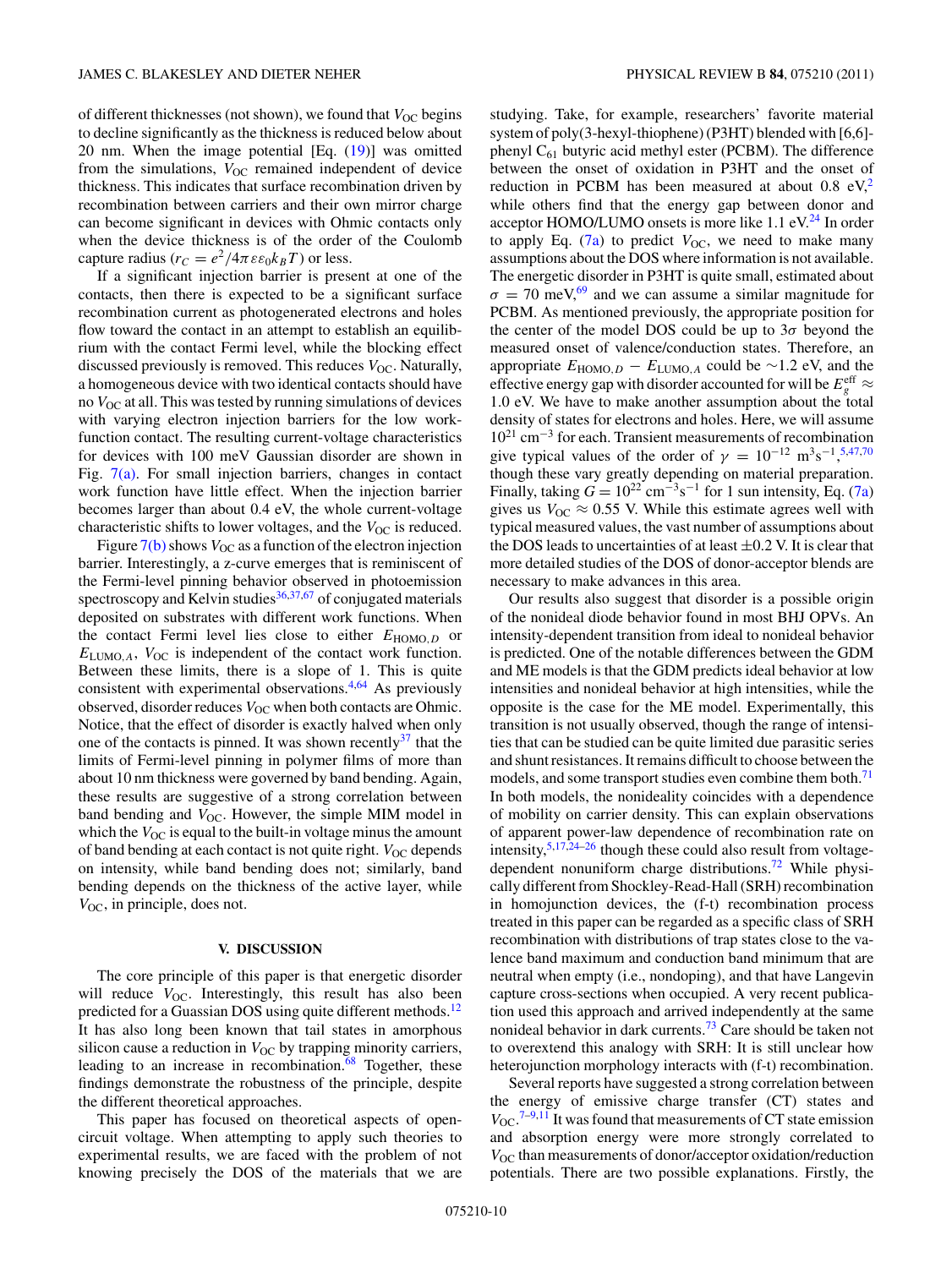<span id="page-10-0"></span>onsets by other techniques. It is not surprising to find a correlation between CT state energy and *V*<sub>OC</sub>, even if the CT

state plays only a minor role in device performance. The second explanation is that there is a causal relationship between CT state energy and  $V_{OC}$ . Consider the case that charge-carrier recombination is mediated through the decay of radiative CT states. If CT state decay is the primary pathway to recombination, *and* CT state decay is slow enough, then CT states will dissociate into free carriers faster than they can decay. This will be manifest in a reduced effective recombination rate, which will lead in turn to an increase in  $V_{\text{OC}}$ . In this case, the recombination rate will be  $R_{CT} = n_{CT}/\tau_{CT}$ , where  $n_{CT}$  is the density of excited CT states, and  $\tau_{CT}$  is the CT state lifetime. As charge carriers repeatedly encounter each other and separate again, the occupancy of CT states will be in balance with the number of free carriers. Therefore, the probability of a CT state being occupied will depend on the applied voltage and the energy of the CT state. Under these specific conditions,  $V_{OC}$  depends not only on the CT state energy, but also the lifetime, density, and energetic distribution of CT states. To some extent, the CT state energy is already included via the Braun treatment of bound-pair dissociation, $<sup>11</sup>$ </sup> though there is confusion over the definition of a CT state. In the context of the Braun model, it refers to a Coulombically bound pair of mobile charge carriers that can have a range of the order of 10 nm. In the context of spectroscopy, it refers to a highly localized emissive interfacial excitation.

Vandewal *et al.*<sup>10</sup> showed by detailed balance that efficient OPVs should also make efficient electroluminescent devices, because suppression of nonradiative recombination will lead to a higher  $V_{\text{OC}}$  and quantum efficiency. The highest electroluminescent quantum efficiency of the OPVs they measured was of the order of 0.0001%, demonstrating that the vast majority of bimolecular recombination is nonradiative. It is not clear whether spectroscopy of radiative CT states alone gives much insight into the dominant recombination pathways. The CTlimited recombination hypothesis also fails to explain so far the super-bimolecular recombination behavior. While this hypothesis should not be ruled out, further experiments are required.

## **VI. CONCLUSIONS**

Numerical device simulations including field-dependent bound-pair dissociation, mirror charge potentials, and two different models of energetic disorder were performed. The results demonstrated that energetic disorder can be responsible for a loss of open-circuit voltage in BHJ OPVs. The results of the numerical simulations can be described by a simple analytical expression in many, but not all, cases. We found that energetic disorder can also account for the nonideal diode behavior and intensity-dependent recombination rates often observed in real OPVs.

While the link between  $V_{OC}$  and energetic disorder is not yet proven, there is a strong incentive for the community to improve methods of quantifying the distribution of tail states, and to study their impact on device performance. Tackling the effects of energetic disorder could be a key to improving OPV efficiency beyond 10%.

# **ACKNOWLEDGMENTS**

J.C.B. would like to thank Neil Greenham of the University of Cambridge for interesting discussions that fomented this work.

- <sup>1</sup>S. H. Park, A. Roy, S. Beaupré, S. Cho, N. Coates, J. S. Moon, D. Moses, M. Leclerc, K. Less, and A. J. Heeger, [Nat. Photonics](http://dx.doi.org/10.1038/nphoton.2009.69) **3**, [297 \(2009\).](http://dx.doi.org/10.1038/nphoton.2009.69)
- $2M$ . C. Scharber, D. Mühlbacher, M. Koppe, P. Denk, C. Waldauf, A. J. Heeger, and C. J. Brabec, Adv. Mater. **18**[, 789 \(2006\).](http://dx.doi.org/10.1002/adma.200501717)
- $3$ T. Kietzke, D. A. M. Egbe, H.-H. Hörhold, and D. Neher, [Macromolecules](http://dx.doi.org/10.1021/ma060199l) **39**, 4018 (2006).
- 4V. D. Mihailetchi, P. W. M. Blom, J. C. Hummelen, and M. T. Rispens, J. Appl. Phys. **94**[, 6849 \(2001\).](http://dx.doi.org/10.1063/1.1620683)
- 5C. G. Shuttle, B. O'Regan, A. M. Ballantyne, J. Nelson, D. D. C. Bradley, and J. R. Durrant, [Phys. Rev. B](http://dx.doi.org/10.1103/PhysRevB.78.113201) **78**, 113201 [\(2008\).](http://dx.doi.org/10.1103/PhysRevB.78.113201)
- 6A. Maurano, R. Hamilton, C. G. Shuttle, A. M. Ballantyne, J. Nelson, B. O'Regan, W. Zhang, I. McCulloch, H. Azimi, M. Morana, C. J. Brabec and J. R. Durrant, [Adv. Mater.](http://dx.doi.org/10.1002/adma.201001922) **22**, 4987 [\(2010\).](http://dx.doi.org/10.1002/adma.201001922)
- 7K. Vandewal, A. Gadisa, W. D. Oosterbaan, S. Bertho, F. Banishoeib, I. V. Severen, L. Lutsen, T. J. Cleij, D. Vanderzande, and J. V. Manca, [Adv. Funct. Mater.](http://dx.doi.org/10.1002/adfm.200800056) **18**, 2064 (2008).
- 8D. Veldman, S. C. J. Meskers, and R. A. J. Janssen, [Adv. Funct.](http://dx.doi.org/10.1002/adfm.200900090) Mater. **19**[, 1939 \(2009\).](http://dx.doi.org/10.1002/adfm.200900090)
- 9K. Tvingstedt, K. Vandewal, A. Gadisa, F. Zhang, J. Manca, and O. Ingenäs, [J. Amer. Chem. Soc.](http://dx.doi.org/10.1021/ja903100p) 131, 11819 (2009).
- 10K. Vandewal, K. Tvingstedt, A. Gadisa, J. V. Manca, [Nat. Mater.](http://dx.doi.org/10.1038/nmat2548) **8**, [904 \(2009\).](http://dx.doi.org/10.1038/nmat2548)
- 11C. Deibel, T. Strobel, V. Dyakonov, [Adv. Mater.](http://dx.doi.org/10.1002/adma.201000376) **22**, 4097 [\(2010\).](http://dx.doi.org/10.1002/adma.201000376)
- 12G. Garcia-Belmonte and J. Bisquert, [Appl. Phys. Lett.](http://dx.doi.org/10.1063/1.3358121) **96**, 113301 [\(2010\).](http://dx.doi.org/10.1063/1.3358121)
- 13J. C. Blakesley and N. C. Greenham, [J. Appl. Phys.](http://dx.doi.org/10.1063/1.3187787) **106**, 034507 [\(2009\).](http://dx.doi.org/10.1063/1.3187787)
- <sup>14</sup>L. J. A. Koster, V. D. Mihailetchi, R. Ramaker, and P. W. M. Blom, [Appl. Phys. Lett.](http://dx.doi.org/10.1063/1.1889240) **86**, 123509 (2005).
- 15P. Langevin, Ann. Chim. Phys. **7**, 433 (1903).
- 16C. Groves and N. C. Greenham, Phys. Rev. B **78**[, 155205 \(2008\).](http://dx.doi.org/10.1103/PhysRevB.78.155205)
- $17M$ . P. Eng, P. R. F. Barnes, and J. R. Durrant, [J. Phys. Chem. Lett.](http://dx.doi.org/10.1021/jz1011803) **1**[, 3096 \(2010\).](http://dx.doi.org/10.1021/jz1011803)
- <sup>18</sup>P. Würfel, *Physics of Solar Cells*, 2nd ed. (Wiley-VCH, New York, 2009).
- <sup>19</sup>W. J. Potscavage Jr., A. Sharma, and B. Kippelen, [Acc. Chem. Res.](http://dx.doi.org/10.1021/ar900139v) **42**[, 1758 \(2009\).](http://dx.doi.org/10.1021/ar900139v)
- <sup>20</sup>M. D. Perez, C. Borek, S. R. Forrest, and M. E. Thompson, [J. Amer.](http://dx.doi.org/10.1021/ja9007722) Chem. Soc. **131**[, 9281 \(2009\).](http://dx.doi.org/10.1021/ja9007722)

<sup>\*</sup> james.blakesley@physics.org